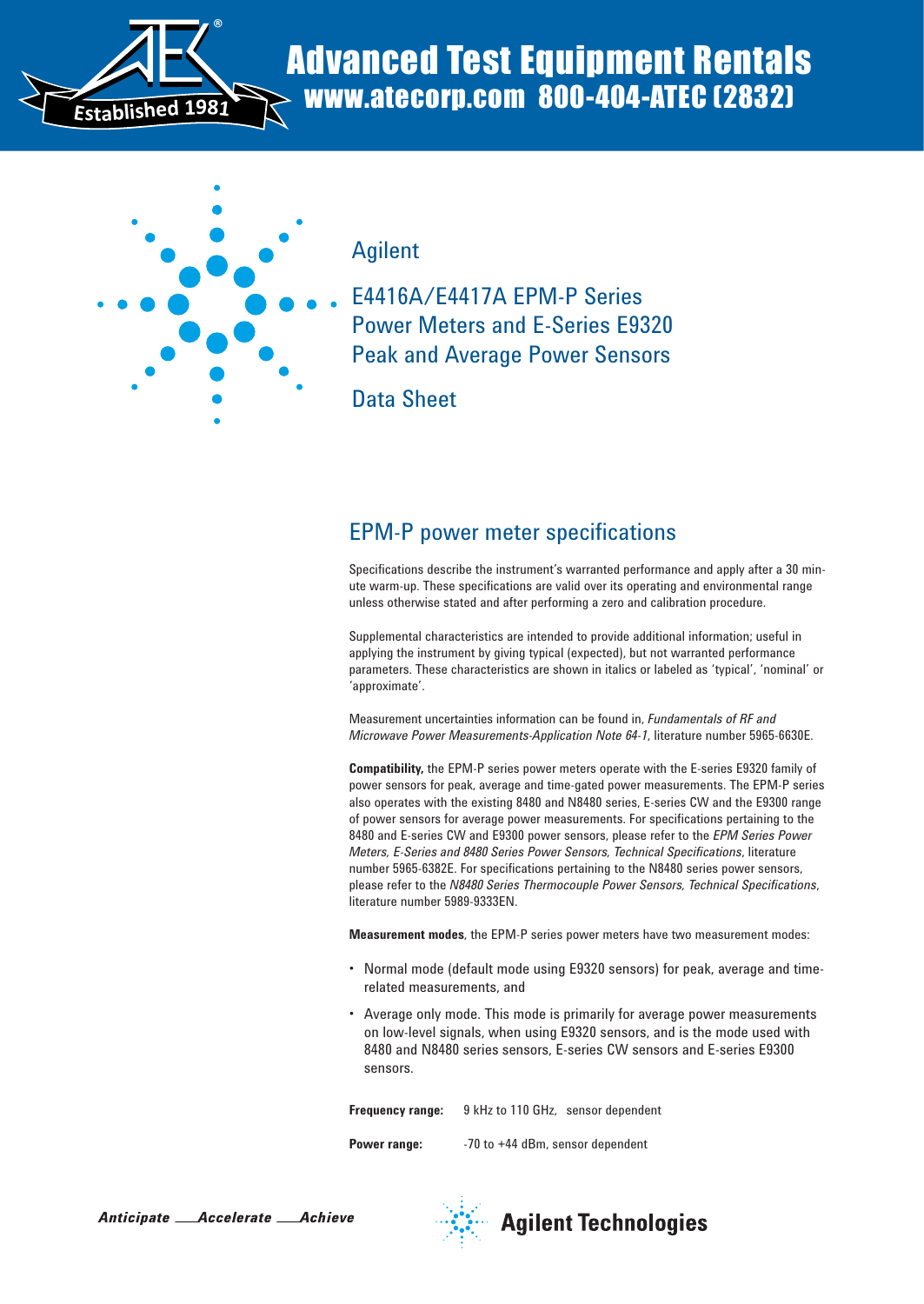### **Single sensor dynamic range**

| E-series E9320 peak and average power sensors: |
|------------------------------------------------|
| 70 dB maximum (normal mode);                   |
| 85 dB maximum (average only mode)              |
| E-series CW power sensors:                     |
| 90 dB                                          |
| E-series E9300 average power sensors:          |
| 80 dB maximum                                  |
| 8480 series sensors:                           |
| 50 dB maximum                                  |
| N8480 series sensors:                          |
| 55 dB maximum                                  |
|                                                |
|                                                |

#### **Display units**

Absolute: Watts or dBm Relative: Percent or dB

#### **Display resolution:**

Selectable resolution of 1.0, 0.1, 0.01, 0.001 dB in logarithmic mode, or 1 to 4 significant digits in linear mode.

### **Offset range:**

±100 dB in 0.001 dB increments, to compensate for external loss or gain

#### **Video bandwidth:**

5 MHz (set by meter and is sensor dependent)

Note that the video bandwidth represents the ability of the power sensor and meter to follow the power envelope of the input signal. The power envelope of the input signal is, in some cases, determined by the signal's modulation bandwidth, and hence video bandwidth is sometimes referred to as modulation bandwidth.

### Video bandwidth/dynamic range optimization

The power measurement system, comprising the sensor and meter, has its maximum video bandwidth defined by the E9320 sensor. To optimize the system's dynamic range for peak power measurements, the video bandwidth in the meter can be set to High, Medium and Low, as detailed in the following table. The filter video bandwidths stated in the table are not the 3 dB bandwidths as the video bandwidths are corrected for optimal flatness. Refer to figures 6 to 8 for information on the sensor's peak flatness response. A filter OFF mode is also provided.

*Table 1. Video bandwidth versus peak power dynamic range*

#### **Sensor model Video bandwidth/maximum peak power dynamic ran**

|                       | <b>OFF</b>             | <b>High</b>            | <b>Medium</b>          | Low                    |
|-----------------------|------------------------|------------------------|------------------------|------------------------|
| E9321A                | 300 kHz/               | 300 kHz/               | $100$ kHz/             | $30$ kHz/              |
| E9325A                | $-40$ dBm to $+20$ dBm | $-42$ dBm to $+20$ dBm | $-43$ dBm to $+20$ dBm | $-45$ dBm to $+20$ dBm |
| E9322A                | $1.5$ MHz/             | $1.5$ MHz/             | 300 kHz/               | 100 kHz/ E9326A        |
| $36$ dBm to $+20$ dBm | $-37$ dBm to $+20$ dBm | $-38$ dBm to $+20$ dBm | $-39$ dBm to $+20$ dBm | $-39$ dBm to $+20$ dBm |
| E9323A                | 5 MHz/                 | 5 MHz/                 | $1.5$ MHz/             | 300 kHz/               |
| E9327A                | $-32$ dBm to $+20$ dBm | $-32$ dBm to $+20$ dBm | $-34$ dBm to $+20$ dBm | $-36$ dBm to $+20$ dBm |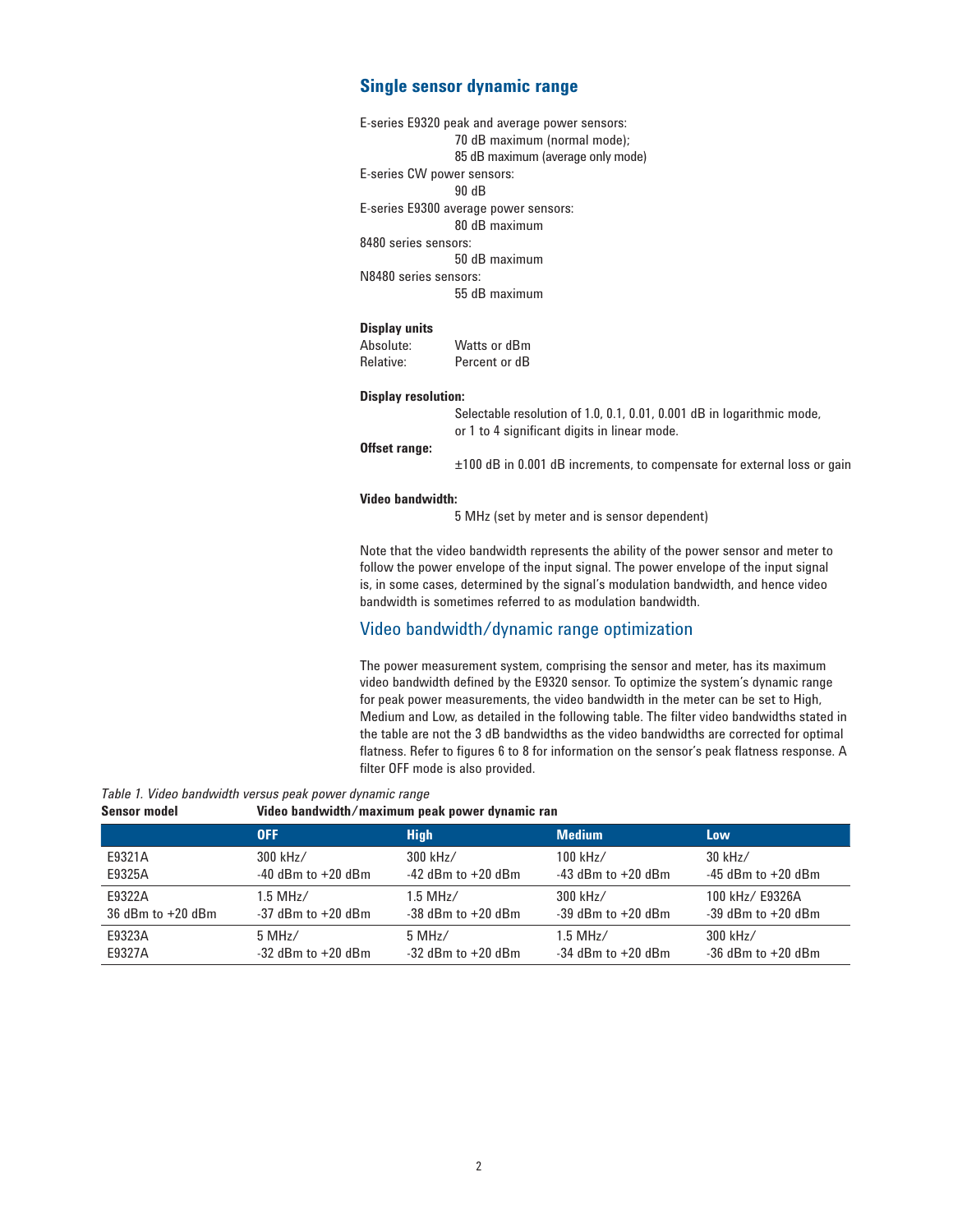## **Accuracy**

### Instrumentation

Please add the corresponding power sensor linearity percentage; see Tables 6a and 6b for the E9320 sensors.

| <b>Average only mode:</b> |                            |  |
|---------------------------|----------------------------|--|
| Absolute                  | Logarithmic: $\pm 0.02$ dB |  |
|                           | Linear: $\pm 0.5\%$        |  |
| <b>Relative</b>           | Logarithmic: $\pm 0.04$ dB |  |
|                           | Linear: $±1.0\%$           |  |

#### **Normal mode:**

|                            | Calibration temperature <sup>1</sup> $\pm$ 5 $\degree$ C Temperature 0 to 55 $\degree$ C |               |
|----------------------------|------------------------------------------------------------------------------------------|---------------|
| Absolute accuracy (log)    | $\pm 0.04$ dB                                                                            | $\pm 0.08$ dB |
| Absolute accuracy (linear) | $\pm 0.8\%$                                                                              | ±1.7%         |
| Relative accuracy (log)    | $\pm 0.08$ dB                                                                            | $\pm 0.16$ dB |
| Relative accuracy (linear) | ±1.6%                                                                                    | $+3.4%$       |

**Time Base Accuracy** 0.01%

### 1 mW power reference

#### **Power output:**

 1.00 mW (0.0 dBm). Factory set to ±0.4% traceable to the National Physical Laboratories (NPL), UK<sup>2</sup>

### **Accuracy:**

```
 For two years 
\pm 0.5\% (23 \pm 3 °C)
\pm 0.6\% (25 \pm 10 °C)
\pm 0.9\% (0 to 55 °C)
```
**Frequency:**

50 MHz nominal

### **SWR:**

1.06 maximum (1.08 maximum for Option E41xA-003)

**Connector type:** Type N (f), 50 ohms

### Measurement characteristics:

#### **Measurements:**

Average power

Peak power

Peak-to-average ratio

Measurements between two time offsets (time-gating)

#### **Averaging:**

 Averaging over 1 to 1024 readings is available for reducing noise **Measurement speed (GPIB)**

> Over the GPIB, three measurement speeds are available (normal, x 2 and fast). The typical maximum speed is shown in the following table.

- *1. Power meter is within ±5 °C of its calibration temperature.*
- *2. National metrology institutes of member states of the Metre Convention, such as the National Institute of Standards and Technology in the USA, are signatories to the ComitÈ International des Poids et Mesures Mutual Recognition Arrangement. Further information is available from the Bureau International des Poids et Mesures, at http://www.bipm.fr/*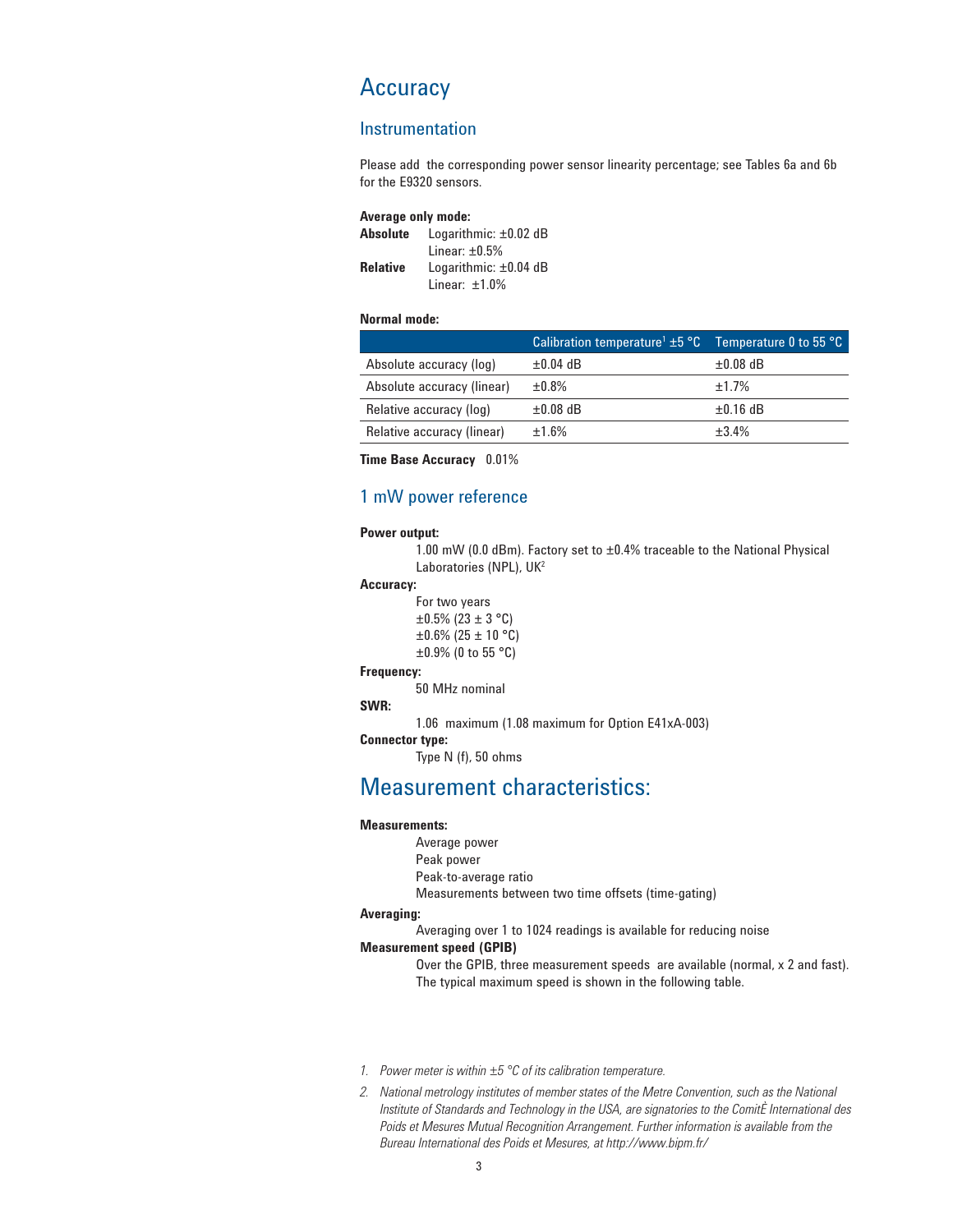*Table 2. Measurement speed for different sensor types*

| <b>Sensor type</b>                                |                             |        | <b>Measurement speed</b><br>(readings/second) |                     |
|---------------------------------------------------|-----------------------------|--------|-----------------------------------------------|---------------------|
|                                                   |                             | Normal | x <sub>2</sub>                                | Fast <sup>1,2</sup> |
| E-Series E9320 peak<br>and average sensors        | Average only<br>mode        | 20     | 40                                            | 400                 |
|                                                   | Normal<br>mode <sup>3</sup> | 20     | 40                                            | 1000                |
| E-Series CW and<br>E9300 average power<br>sensors |                             | 20     | 40                                            | 400                 |
| 8480 and N8480<br>Series sensor                   |                             | 20     | 40                                            | N.A.                |

#### **Channel functions**

A, B, A/B, B/A, A-B, B-A and Relative

#### **Storage registers**

10 instrument states can be saved via the Save/Recall menu.

#### **Predefined setups**

 For common wireless standards(GSM900, EDGE, NADC, iDEN, Bluetooth, IS-95 CDMA, W-CDMA and cdma2000), predefined setups are provided.

## **Trigger**

#### **Sources:**

Internal, External TTL, GPIB, RS232/422,

**Time resolution:**

50 ns

**Delay range:**

±1.0 s

**Delay resolution:**

50 ns for delays < ±50 ms; otherwise 200 ns

#### **Hold-off:**

**Range:**

1 us to 400 ms

#### **Resolution:**

1% of selected value (minimum of 100 ns)

## Internal trigger:

**Range:** -20 to +20 dBm **Level accuracy:**

±0.5 dB

### **Resolution:**

0.1 dB

#### **Latency:**

500 ns ± 100 ns

Latency is defined as the delay between the applied RF crossing the trigger level and the meter switching into the triggered state.

#### **External trigger range:**

 High > 2.0 V, Low < 0.8 V; BNC connector; rising or falling edge triggered; input impedance > 1 kW.

#### **Trigger out:**

Output provides TTL compatible levels

(high > 2.4 V, low < 0.4 V) and uses a BNC connector

- *1. Fast speed is not available for 8480 and N8480 series sensors.*
- *2. Maximum measurement speed is obtained by using binary output in free run trigger.*
- *3. For E9320 sensors, maximum speed is achieved using binary output in free run acquisition.*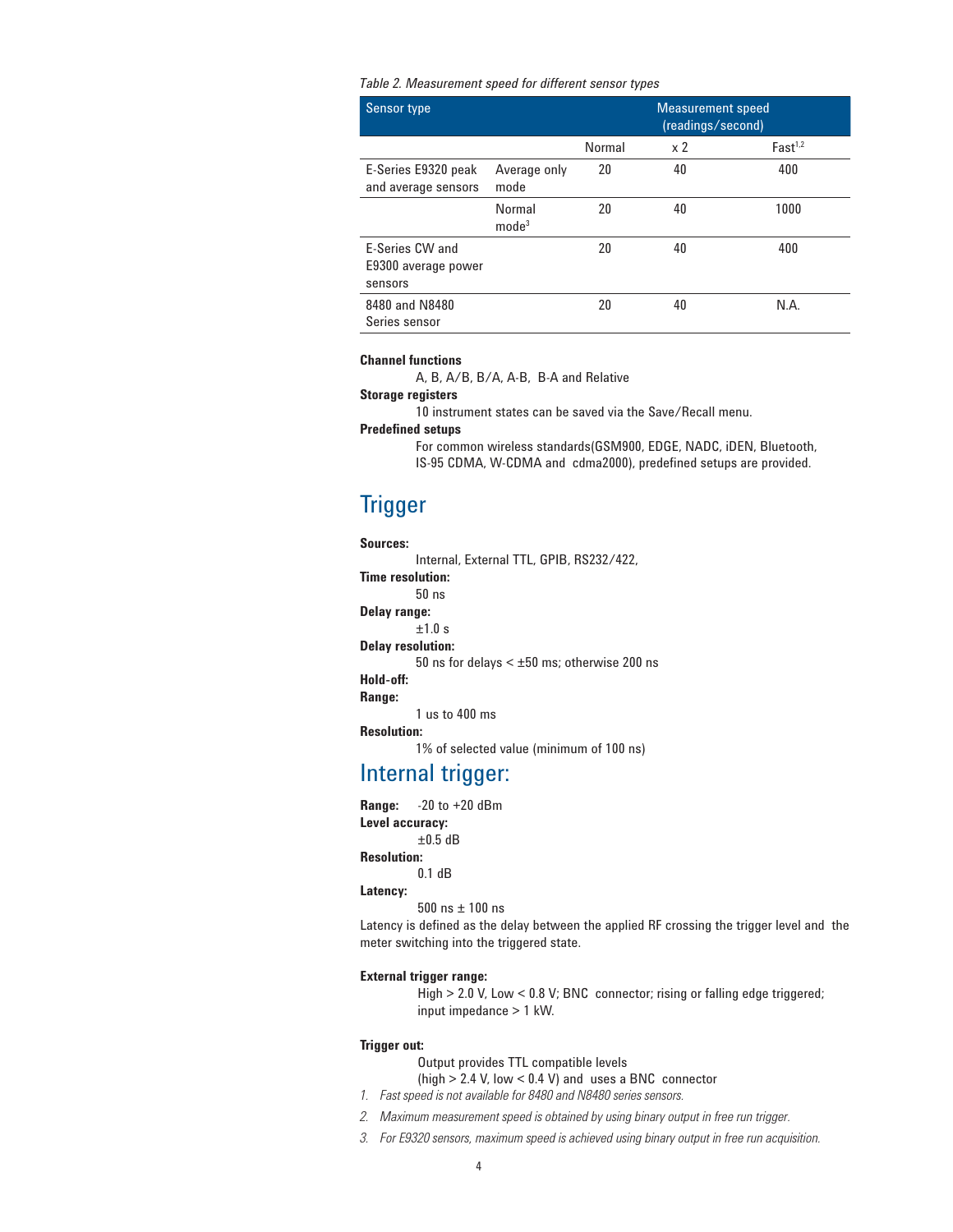## Sampling characteristics

Sampling rate: 20 Msamples/second **Sampling technique:** Continuous sampling

## Rear panel inputs/outputs

**Recorder output(s):** Analog 0 to 1 V, 1 kW output impedance, BNC connector. Two outputs are available on E4417A (channels A and B).

### **Remote input/output:**

**TTL output:** used to signal when measurement has exceeded a defined limit. **TTL input:** initiates zero and calibration cycle. **Connector type:** RJ-45 series shielded modular jack assembly. **TTL output:** high = 4.8 V max;  $low = 0.2 V$  max. **TTL input:** high =  $3.5$  V min,  $5$  V max; low = 1 V max, -0.3 V min. **RS-232/422 interface:** Serial interface for communication with an external controller. Male plug

9-pin D-subminiature connector.

### **Trigger in:**

Accepts a TTL signal for initiating measurements, BNC connector.

#### **Trigger out:**

 Outputs a TTL signal for synchronizing with external equipment, BNC connector. **Ground:**

Binding post accepts 4 mm plug or bare wire connection

### **Line power**

| Input voltage range      | 85 to 264 Vac, automatic selection |
|--------------------------|------------------------------------|
| Input frequency range    | 47 to 440 Hz                       |
| <b>Power requirement</b> | approximately 50 VA (14 Watts)     |

## Remote programming

#### **Interface:**

GPIB interface operates to IEEE 488.2 and IEC-625. RS-232 and RS-422 serial interfaces supplied as standard

### **Command language:**

SCPI standard interface commands

### **GPIB compatibility:**

SH1, AH1, T6, TE0, L4, LE0, SR1, RL1, PP1, DC1, DT1, C0.

## Environmental specifications

### Operating environment

| <b>Temperature</b>      | $0^{\circ}$ to 55 $^{\circ}$ C |
|-------------------------|--------------------------------|
| <b>Maximum humidity</b> | 95% at 40 °C, (non-condensing) |
| <b>Minimum humidity</b> | 15% at 40 °C                   |
| <b>Maximum altitude</b> | 3,000 meters (9,840 feet)      |
|                         |                                |

### Storage conditions:

| <b>Storage temperature</b> | $-20$ to $+70^{\circ}$ C      |
|----------------------------|-------------------------------|
| Non-operating              |                               |
| maximum humidity:          | 90% at 65 °C (non-condensing) |
| Non-operating              |                               |
| maximum altitude:          | 15,420 meters (50,000 feet)   |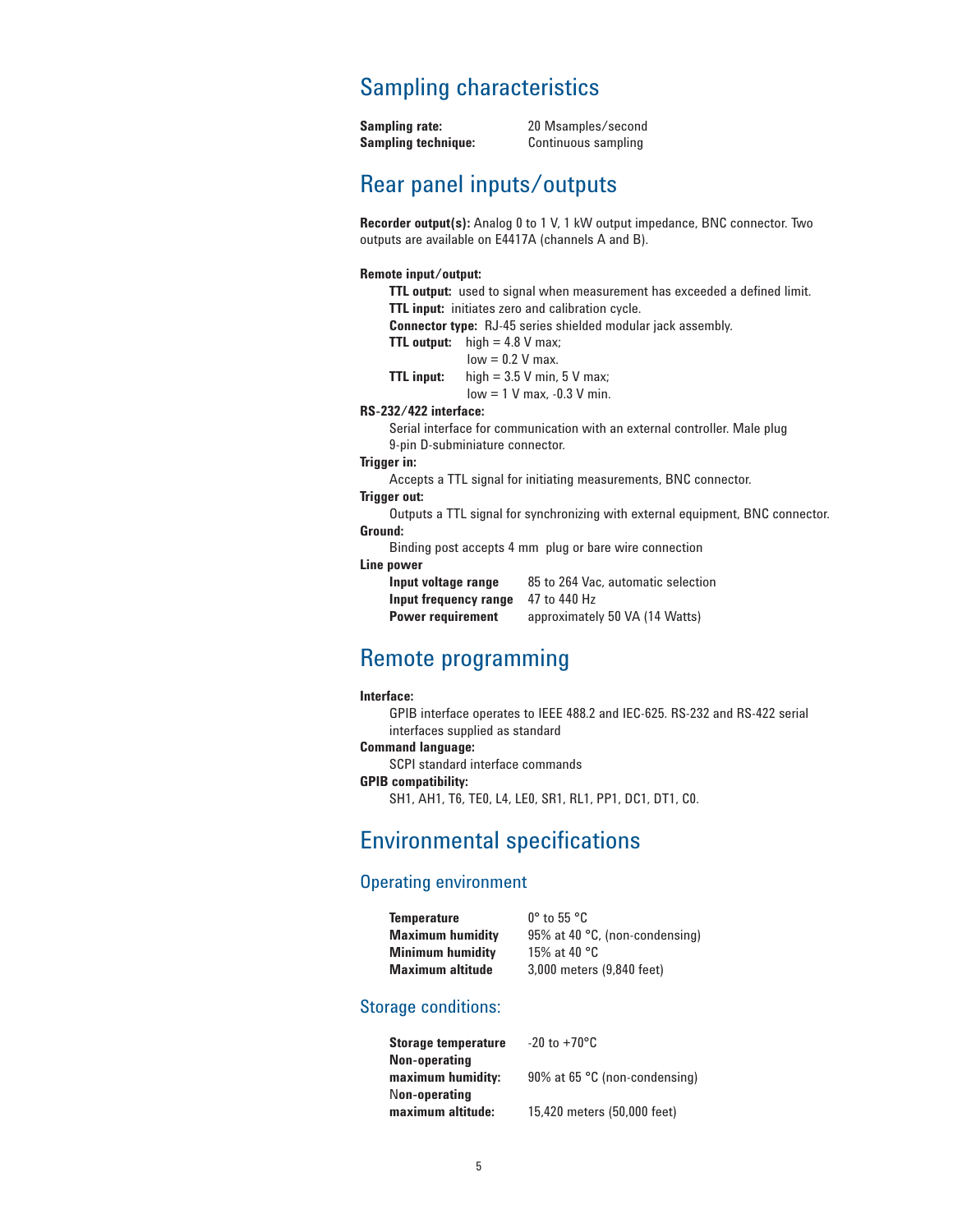## Regulatory information

**Electromagnetic compatibility:** This product conforms with the protection requirements of European Council Directive 89/336/EEC for Electromagnetic Compatibility (EMC). The conformity assessment requirements have been met using the technical Construction file route to compliance, using EMC test specifications EN 55011:1991 (Group 1, Class A) and EN 50082-1:1992. In order to preserve the EMC performance of the product, any cable which becomes worn or damaged must be replaced with the same type and specification.

**Product safety:** This product conforms to the requirements of European Council Directive 73/23/EEC, and meets the following safety standards:

IEC 61010-1(1990) + A1 (1992) + A2 (1995) / EN 61010-1 (1993) IEC 825-1 (1993) / EN 60825-1 (1994) Canada / CSA C22.2 No. 1010.1-93

## Physical specifications

**Dimensions:** The following dimensions exclude front and rear panel protrusions: 212.6 mm W x 88.5 mm

H x 348.3 mm D (8.5 in x 3.5 in x 13.7 in)

### **Weight**

**Net:**

 E4416A: 4.0 kg (8.8 lbs) approximate E4417A: 4.1 kg (9.0 lbs) approximate

#### **Shipping:**

 E4416A: 7.9 kg (17.4 lbs) approximate E4417A: 8.0 kg (17.6 lbs) approximate

## Ordering information

### Standard-shipped accessories

## **Power sensor cable<br>E9288A** 1.5 mo

**E9288A** 1.5 meter (5 ft). One per E4416A, two per E4417A

#### **Power cord**

One 2.4 meter (7.5 ft) cable. Power plug matches destination requirements.

**ANSI/NCSL Z540-1-1994 certificate of calibration** supplied as standard.

#### **Manuals**

• Product CD-ROM (contains English and localized User's Guide and Programming Guide)

#### **Warranty**

Included with each EPM-P power meter is a standard 12-month return-to-Agilent warranty and service plan. A selection can be made to extend the initial warranty and service plan to 3 or 5 years. Standard-shipped accessories come with a 3-month warranty.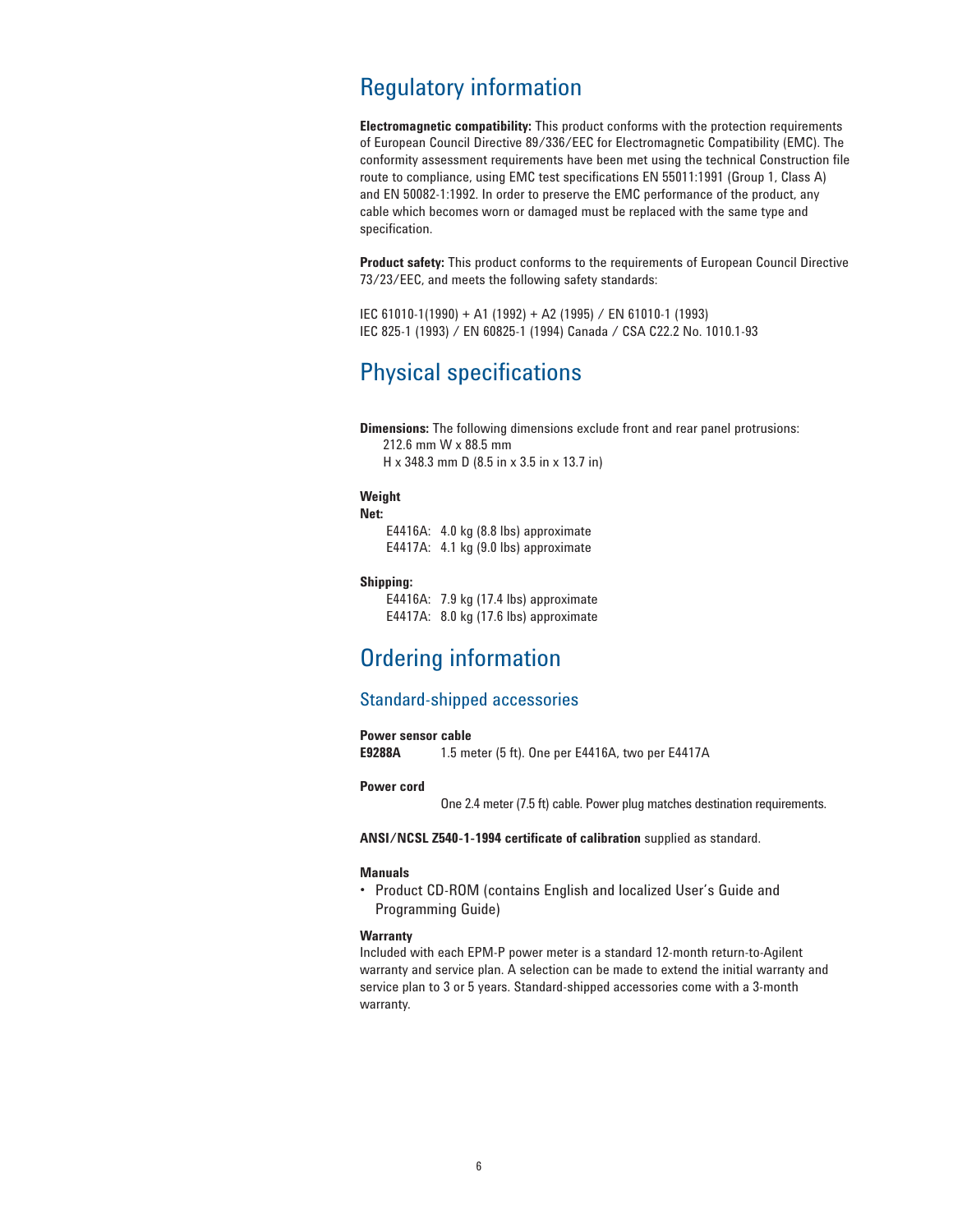### Power meter options

### **Connectors**

| E441xA-002                       | Parallel rear panel sensor input connector(s) and front panel reference<br>calibrator connector |  |
|----------------------------------|-------------------------------------------------------------------------------------------------|--|
| E441xA-003                       | Parallel rear panel sensor input connector(s) and rear panel reference                          |  |
|                                  | calibrator connector                                                                            |  |
| <b>Calibration documentation</b> |                                                                                                 |  |
| E441xA-A6J                       | ANSI Z540 compliant calibration test data including measurement                                 |  |
|                                  | uncertain-ties                                                                                  |  |
| <b>Documentation</b>             |                                                                                                 |  |
| E441xA-0BF                       | Hard copy English language Programming Guide                                                    |  |
| <b>E441xA-0BK</b>                | Hard copy English language User's Guide and Programming Guide                                   |  |
| E441xA-0B3                       | Hard copy English language Service Manual                                                       |  |
| E441xA-ABD                       | Hard copy German localization User's Guide and Programming Guide                                |  |
| E441xA-ABE                       | Hard copy Spanish localization User's Guide and Programming Guide                               |  |
| E441xA-ABF                       | Hard copy French localization User's Guide and Programming Guide                                |  |
| E441xA-ABJ                       | Hard copy Japanese localization User's Guide and Programming Guide                              |  |
| E441xA-ABZ                       | Hard copy Italian localization User's Guide and Programming Guide                               |  |
| <b>Power sensor cables</b>       |                                                                                                 |  |

**E441xA-004** Delete power sensor cable

|        | For operation with the E9320 power sensors: |
|--------|---------------------------------------------|
| E9288A | Power sensor cable, length 5 ft (1.5 m)     |
| E9288B | Power sensor cable, length 10 ft (3 m)      |
| E9288C | Power sensor cable, length 31 ft (10 m)     |

Note: The E9288A, B, and C sensor cables will also operate with 8480, N8480 and E-series power sensors.

For operation with 8480, N8480, E-series CW and E9300 power sensors:

| 11730A | Power sensor and SNS noise source cable, length 5 ft (1.5 m)  |
|--------|---------------------------------------------------------------|
| 11730B | Power sensor and SNS noise source cable, length 10 ft (3 m)   |
| 11730C | Power sensor and SNS noise source cable, length 20 ft (6.1 m) |
| 11730D | Power sensor cable, length 50 ft (15.2 m)                     |
| 11730E | Power sensor cable, length 100 ft (30.5 m)                    |
| 11730F | Power sensor cable, length 200 ft (61.0 m)                    |

Other sensor cable lengths can be supplied on request.

*1. CD includes EPM-P analyzer software*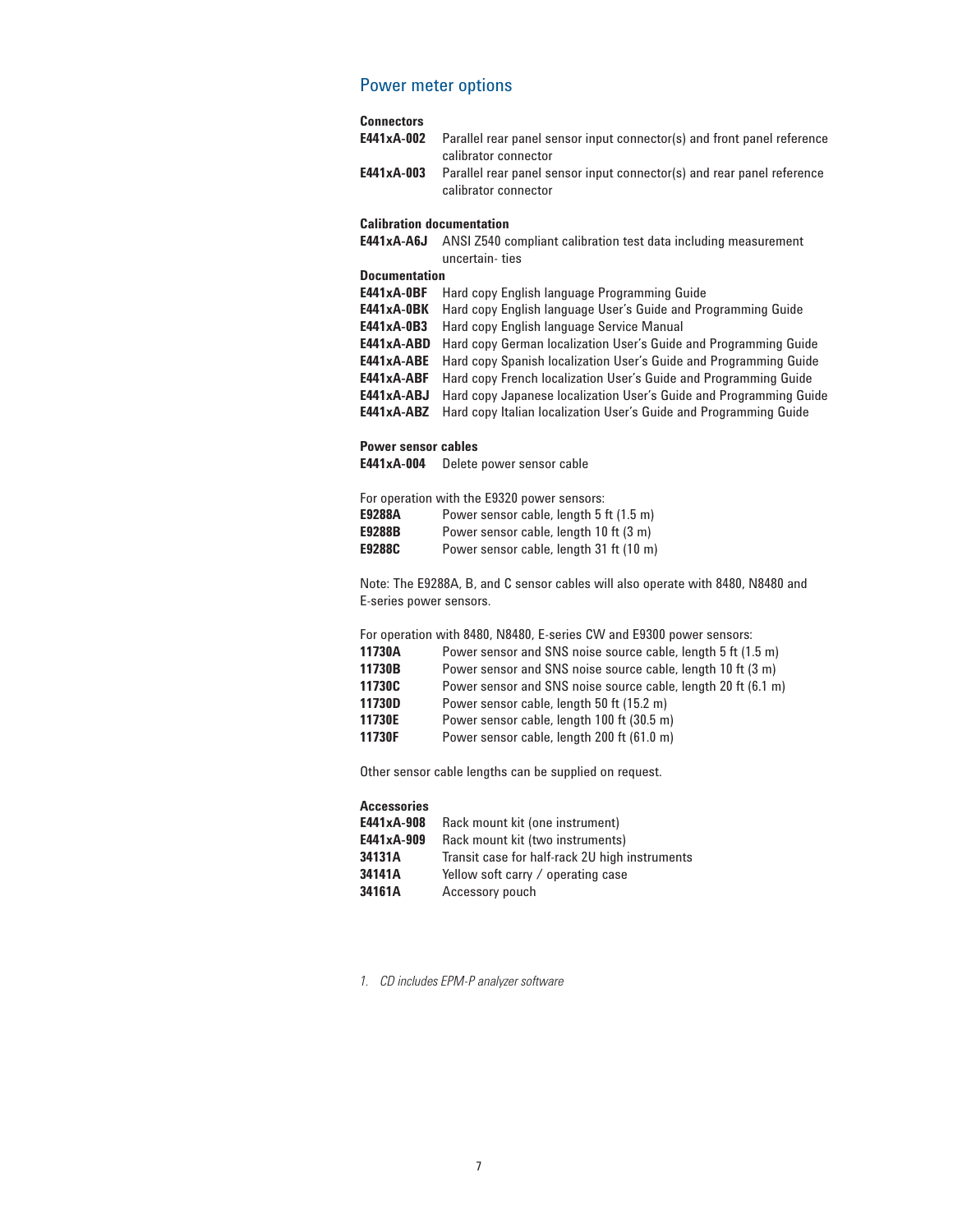#### Service options

### **Warranty and Calibration**<sup>1</sup>

| $R - 50C - 011 - 3$  | Agilent Calibration Upfront Plan 3-year coverage      |
|----------------------|-------------------------------------------------------|
| $R - 50C - 011 - 5$  | Agilent Calibration Upfront Plan 5-year coverage      |
| $R - 51B - 001 - 3C$ | 1 year Return-to-Agilent warranty extended to 3 years |
| $R-51B-001-5C$       | 1 year Return-to-Agilent warranty extended to 5 years |

The E9320 Series power sensors have a 12-month Return-to-Agilent warranty and service plan. For more information, contact your local sales and service office.

## E-series E9320 power sensor specifications

The E9320 peak and average power sensors are designed for use with the EPM-P series power meters. The E9320 sensors have two measurement modes:

**Normal mode** (default mode for E9320 sensors) for peak, average and time-related measurements

**Average only mode** is designed primarily for average power measurements on low-level signals. This mode is the only mode used with 8480 and N8480 series sensors, E-series CW sensors and E-series E9300 sensors.

The following specifications are valid after zero and calibration of the power meter.

Note: E9320 power sensors MUST be used with an E9288A, B or C cable.

| Sensor model     | <b>Video bandwidth</b> | <b>Frequency range</b>                 | <b>Power Range</b>                         |                           | <b>Maximum power</b>                                                 | <b>Connector</b> |
|------------------|------------------------|----------------------------------------|--------------------------------------------|---------------------------|----------------------------------------------------------------------|------------------|
|                  |                        |                                        | Average only mode Normal mode <sup>2</sup> |                           |                                                                      | type             |
| E9321A<br>E9325A | 300 kHz                | 50 MHz to 6 GHz<br>50 MHz to 18<br>GHz | $-65$ dBm to $+20$ dBm                     | $-50$ dBm to $+20$<br>dBm | +23 dBm average;<br>$+30$ dBm peak<br>$\approx$ 10 µsec<br>duration) | Type $N(m)$      |
| E9322A<br>E9326A | $1.5$ MHz              | 50 MHz to 6 GHz<br>50 MHz to 18<br>GHz | $-60$ dBm to $+20$ dBm                     | $-45$ dBm to $+20$<br>dBm |                                                                      |                  |
| E9323A<br>E9327A | 5 MHz                  | 50 MHz to 6 GHz<br>50 MHz to 18<br>GHz | $-60$ dBm to $+20$ dBm                     | $-40$ dBm to $+20$<br>dBm |                                                                      |                  |

#### *Table 3. Sensor specifications*

*1. Options not available in all countries.*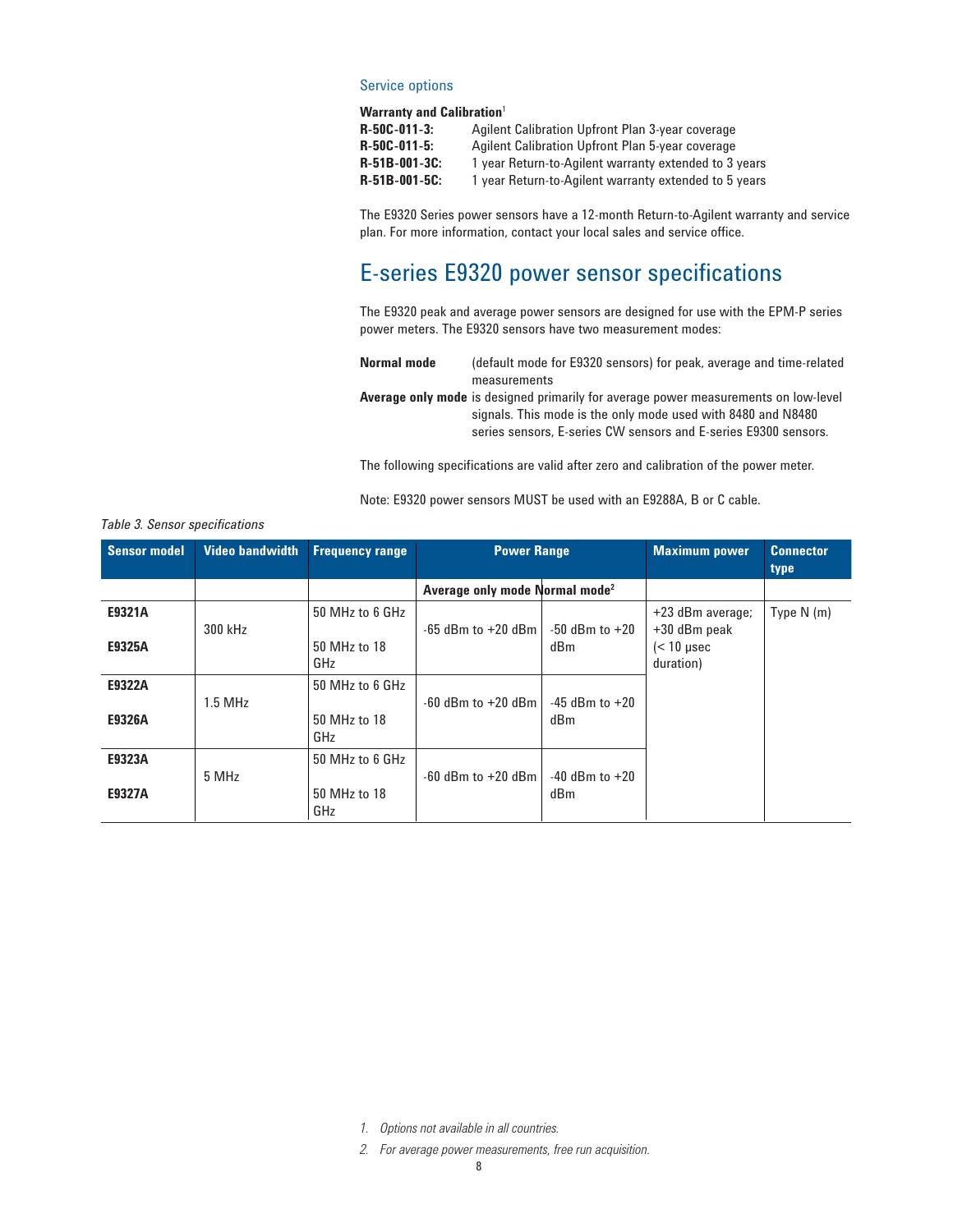The E9320 power sensors have two measurement ranges (lower and upper) as detailed in Table 4.

*Table 4. Lower and upper measurement ranges*

|                                                                      | E9321A/E9325A |                          | E9322A/E9326A |                        | E9323A/E9327A |                          |
|----------------------------------------------------------------------|---------------|--------------------------|---------------|------------------------|---------------|--------------------------|
|                                                                      | <b>Normal</b> | Average only             | <b>Normal</b> | Average only           | <b>Normal</b> | Average only             |
| Lower range<br>(min. power)                                          | $-50$ dBm     | $-65$ dBm                | $-45$ dBm     | $-60$ dBm              | $-40$ dBm     | $-60$ dBm                |
| Lower range<br>(max. power)<br>Lower to<br>upper auto<br>range point | $+0.5$ dBm    | $-17.5$ dBm <sup>1</sup> | $-5$ dBm      | $-13.5$ dBm1           | $-5$ dBm      | $-10.5$ dBm <sup>1</sup> |
| <b>Upper to lower</b><br>auto range<br>point                         | $-9.5$ dBm    | $-18.5$ dBm              | $-15$ dBm     | $-14.5$ dBm            | $-15$ dBm     | $-11.5$ dBm              |
| Upper range<br>(min. power)                                          | $-35$ dBm     | $-50$ dBm                | $-35$ dBm     | $-45$ dBm              | $-30$ dBm     | -35 dBm                  |
| Upper range<br>(max. power)                                          | $+20$ dBm     | $+20$ dBm <sup>1</sup>   | $+20$ dBm     | $+20$ dBm <sup>1</sup> | $+20$ dBm     | $+20$ dBm <sup>1</sup>   |

*Table 5. Power sensor maximum SWR*

| Sensor model   | Maximum SWR $\left( < 0$ dBm) |
|----------------|-------------------------------|
| E9321A, E9325A | 50 MHz to 2 GHz: $1.12$       |
|                | 2 GHz to 10 GHz: 1.16         |
|                | 10 GHz to 16 GHz: 1.23        |
|                | 16 GHz to 18 GHz: 1.28        |
| E9322A, E9326A | 50 MHz to 2 GHz: 1.12         |
|                | 2 GHz to 12 GHz: 1.18         |
|                | 12 GHz to 16 GHz: 1.21        |
|                | 16 GHz to 18 GHz: 1.27        |
| E9323A, E9327A | 50 MHz to 2 GHz: 1.14         |
|                | 2 GHz to 16 GHz: 1.22         |
|                | 16 GHz to 18 GHz: 1.26        |



*Figure 1. Typical SWR for the E9321A and E9325A sensors at various power levels*

*1. Applies to CW and constant amplitude signals only above –20 dBm.*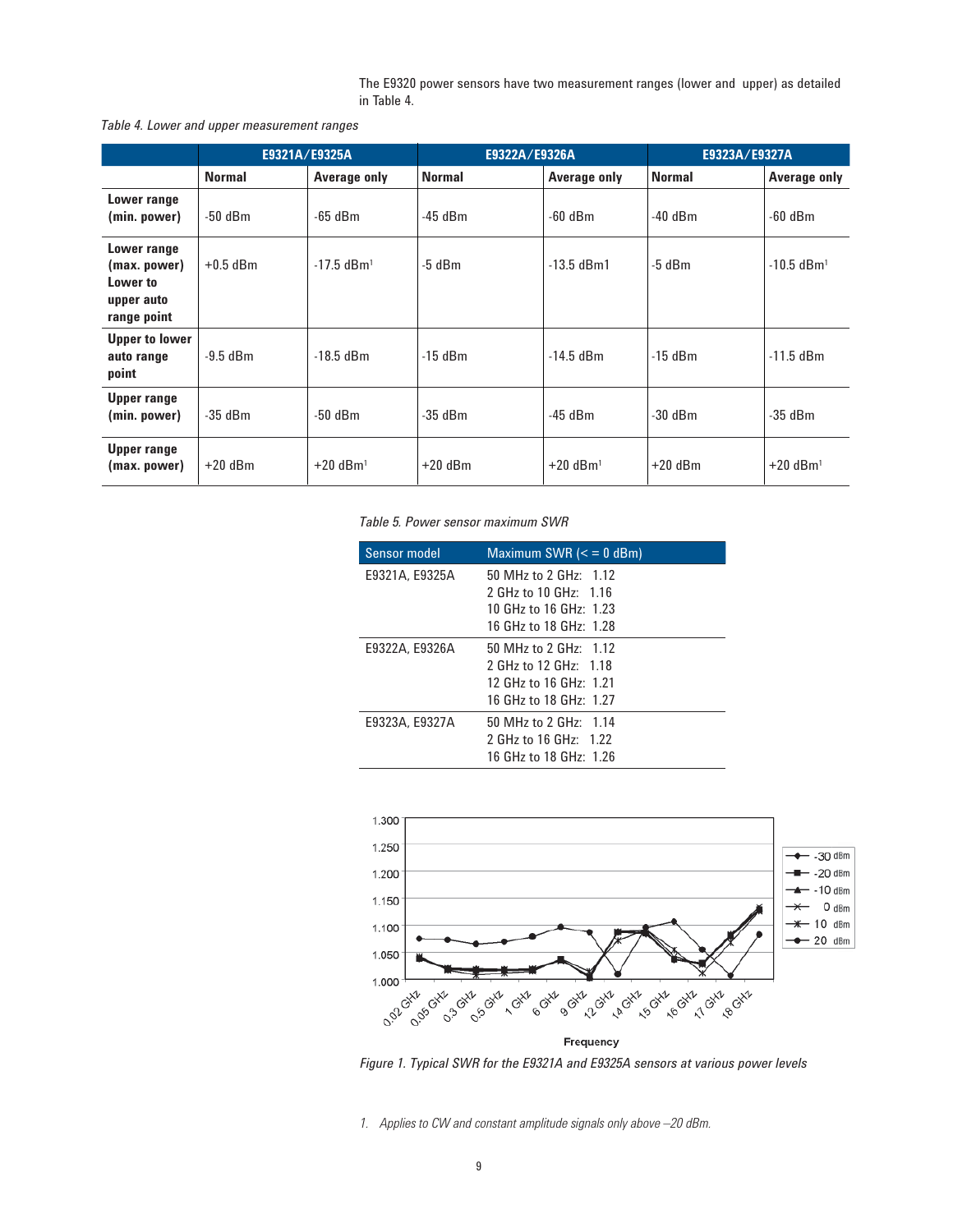

*Figure 2. Typical SWR for the E9322A and E9326A sensors at various power levels*



*Figure 3. Typical SWR for the E9323A and E9327A sensors at various power levels*

## Sensor linearity

Table 6a. Power sensor linearity, normal mode (upper and lower range).

| Sensor model      | <b>Temperature</b><br>$(25 \pm 10$ °C) | <b>Temperature</b><br>(0 to 55 °C) |
|-------------------|----------------------------------------|------------------------------------|
| E9321A and E9325A | $+4.2%$                                | $+5.0%$                            |
| E9322A and E9326A | $+4.2%$                                | $+5.0%$                            |
| E9323A and E9327A | $+4.2%$                                | ±5.0%                              |

Table 6b. Power sensor linearity, average only mode (upper and lower range).

| Sensor model      | <b>Temperature</b><br>$(25 \pm 10$ °C) | <b>Temperature</b><br>(0 to 55 °C) |
|-------------------|----------------------------------------|------------------------------------|
| E9321A and E9325A | ±3.7%                                  | $+4.5%$                            |
| E9322A and E9326A | ±3.7%                                  | ±4.5%                              |
| E9323A and E9327A | $+3.7%$                                | $+5.0%$                            |

If the sensor temperature changes after calibration, and the meter and sensor is not recalibrated, then the following additional linearity errors should be added to the linearity figures in Tables 6a and 6b.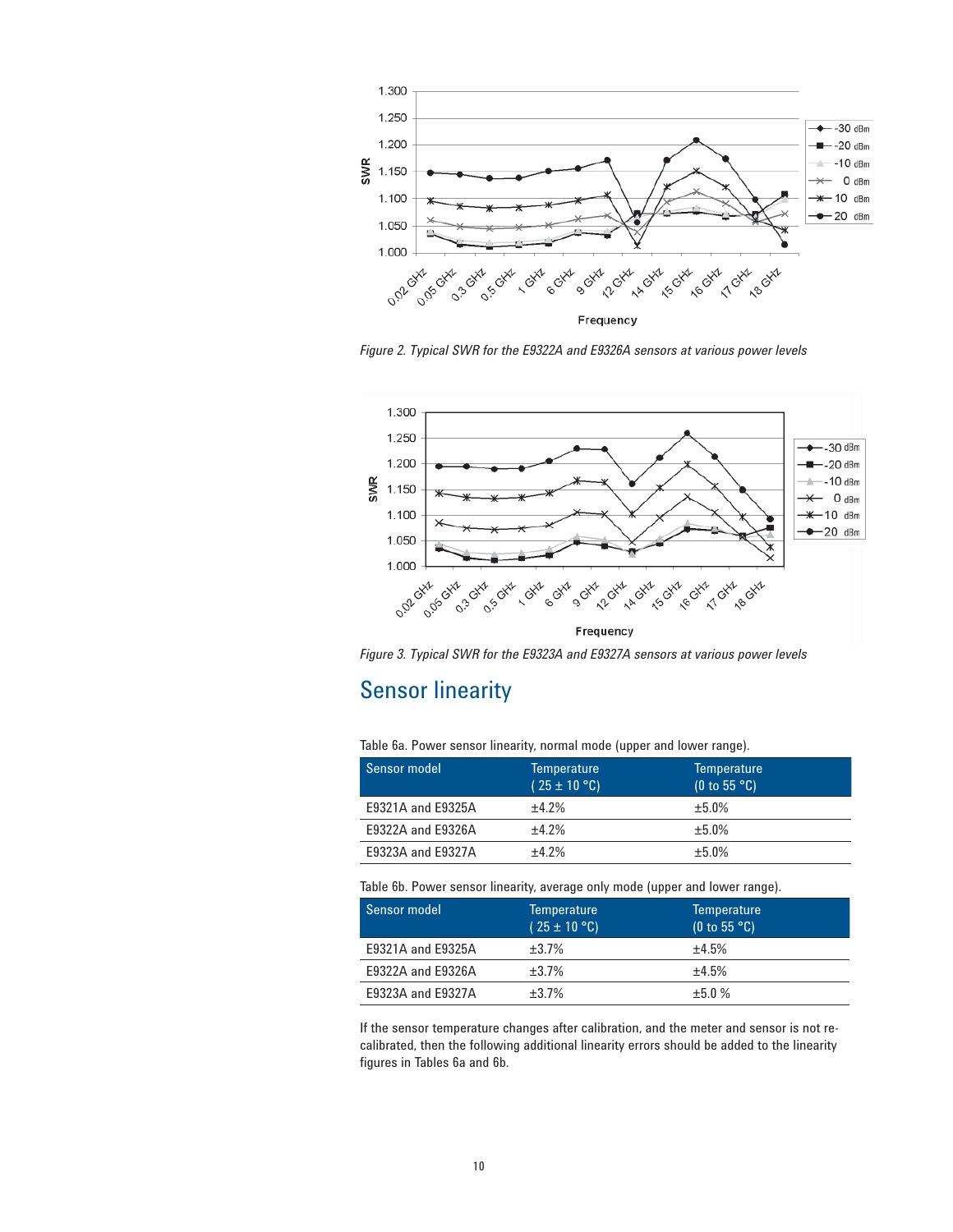*Table 6c. Additional linearity error (normal and average only modes)*

| Sensor model      | <b>Temperature</b><br>$(25 \pm 10$ °C) | <b>Temperature</b><br>(0 to 55 °C) |
|-------------------|----------------------------------------|------------------------------------|
| E9321A and E9325A | ±1.0%                                  | ±1.0%                              |
| E9322A and E9326A | ±1.0%                                  | ±1.0%                              |
| E9323A and E9327A | ±1.0%                                  | $±1.0\%$                           |



*Figure 4. Typical power linearity at 25 °C for the E9323A and E9327A 5 MHz bandwidth sensors, after zero and calibration, with associated measurement uncertainty.*

| Power range                | $-30$ to<br>$-20$ dBm | $-20$ to<br>$-10$ dBm | $-10$ to<br>$0$ dBm | 0 <sub>to</sub><br>$+10$ dBm | $+10$ to<br>$+20$ dBm |  |
|----------------------------|-----------------------|-----------------------|---------------------|------------------------------|-----------------------|--|
| Measurement<br>uncertainty | $+0.9\%$              | $±0.8\%$              | ±0.65%              | $+0.55\%$                    | $+0.45%$              |  |



*Figure 5. Relative mode power measurement linearity with an EPM-P series power meter, at 25 °C (typical).*

Figure 5 shows the typical uncertainty in making a relative power measurement, using the same power meter channel and the same power sensor to obtain the reference and the measured values. It also assumes that negligible change in frequency and mismatch error occurs when transitioning from the power level used as the reference to the power level measured.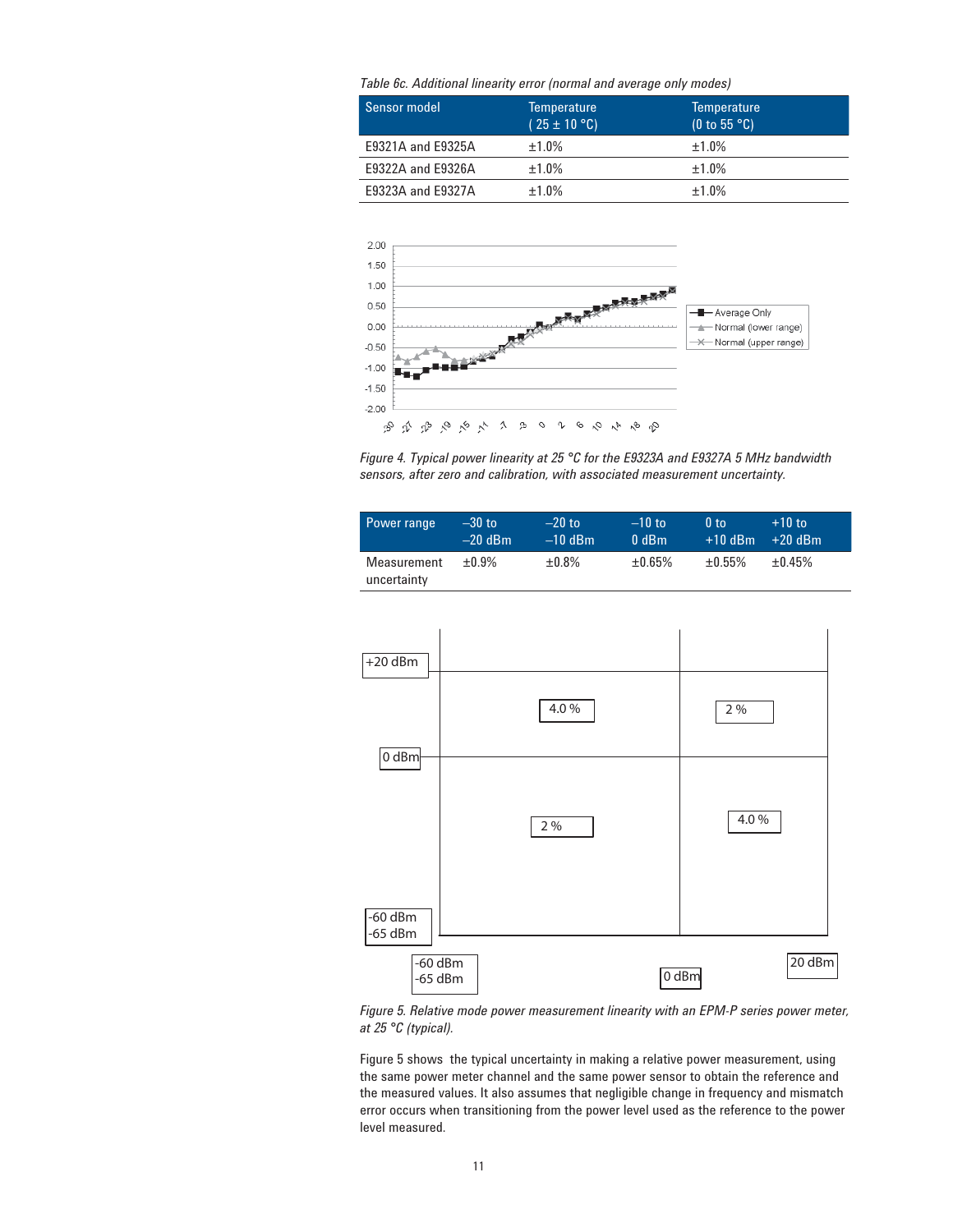## Peak flatness

The peak flatness is the flatness of a peak-to-average ratio measurement for various tone-separations for an equal magnitude two-tone RF input. Figures 6, 7 and 8 refer to the relative error in peak-to-average measurement as the tone separation is varied. The measurements were performed at –10 dBm average power using an E9288A sensor cable (1.5 m).



*Figure 6. E9321A and E9325A Error in peak-to-average measurements for a two-tone input (high, medium, low and off filters).*



*Figure 7. E9322A and E9326A error in peak-to-average measurements for a two-tone input (high, medium, low and off filters).*



*Figure 8. E9323A and E9327A error in peak-to-average measurements for a two-tone input (high, medium, low and off filters).*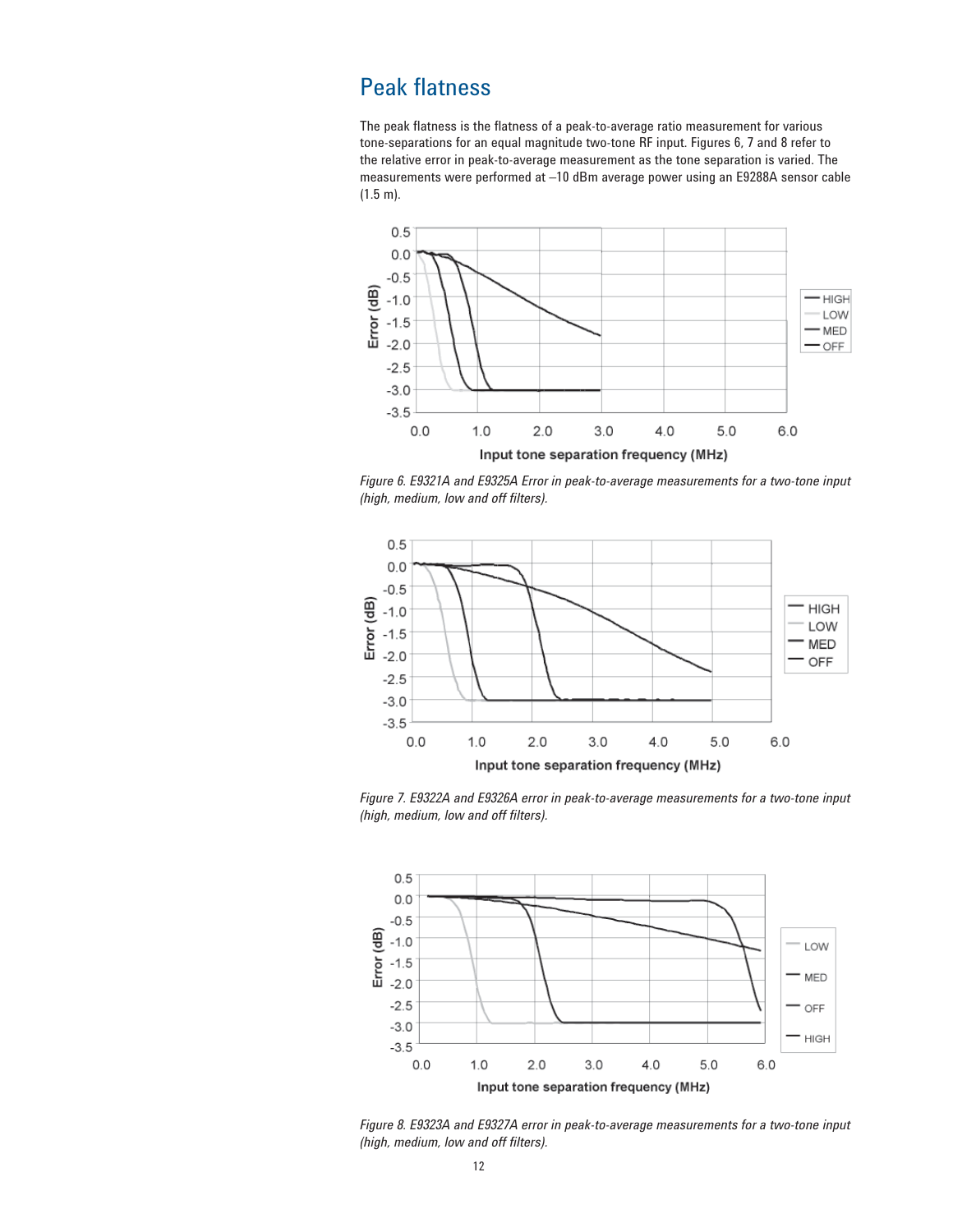## Calibration Factor (CF) and Reflection Coefficient (Rho)

Calibration Factor and Reflection Coefficient data are provided at frequency intervals on a data sheet included with the power sensor. This data is unique to each sensor. If you have more than one sensor, match the serial number on the data sheet with the serial number of the power sensor you are using. The CF corrects for the frequency response of the sensor. The EPM-P series power meter automatically reads the CF data stored in the sensor and uses it to make corrections.

For power levels greater than 0 dBm, add to the calibration factor uncertainty specification:

±0.1%/dB (for E9321A and E9325A sensors), ±0.15%/dB (for E9322A and E9326A sensors) and ±0.2%/dB (for E9323A and E9327A sensors).

Reflection Coefficient (Rho) relates to the SWR according to the formula:  $SWR = (1 + Rho) / (1 - Rho)$ 

Maximum uncertainties of the CF data are listed in Table 7. The uncertainty analysis for the calibration of the sensors was done in accordance with the ISO Guide. The uncertainty data, reported on the calibration certificate, is the expanded uncertainty with a 95% confidence level and a coverage factor of 2.

*Table 7. Calibration factor uncertainty at 0.1 mW (-10 dBm).*

| Frequency          | <b>Uncertainty</b><br>$(\%)$ (25 ±10°C) | <b>Uncertainty</b><br>(%) (0 to 55°C) |
|--------------------|-----------------------------------------|---------------------------------------|
| <b>50 MHZ</b>      | Reference                               | Reference                             |
| <b>100 MHz</b>     | ±1.8                                    | ±2.0                                  |
| 300 MHz            | ±1.8                                    | ±2.0                                  |
| 500 MHz            | ±1.8                                    | ±2.0                                  |
| 800 MHz            | ±1.8                                    | ±2.0                                  |
| 1.0 <sub>GHz</sub> | ±2.1                                    | ±2.3                                  |
| 1.2 GHz            | ±2.1                                    | ±2.3                                  |
| 1.5 GHz            | ±2.1                                    | ±2.3                                  |
| 2.0 <sub>GHz</sub> | ±2.1                                    | ±2.3                                  |
| 3.0 GHz            | ±2.1                                    | ±2.3                                  |
| 4.0 GHz            | ±2.1                                    | ±2.3                                  |
| 5.0 GHz            | ±2.1                                    | ±2.3                                  |
| $6.0$ GHz          | ±2.1                                    | ±2.3                                  |
| 7.0 GHz            | ±2.3                                    | ±2.5                                  |
| 8.0 GHz            | ±2.3                                    | ±2.5                                  |
| 9.0 GHz            | ±2.3                                    | ±2.5                                  |
| 10.0 GHz           | ±2.3                                    | ±2.5                                  |
| 11.0 GHz           | ±2.3                                    | ±2.5                                  |
| 12.0 GHz           | ±2.3                                    | ±2.5                                  |
| 12.4 GHz           | ±2.3                                    | ±2.5                                  |
| 13.0 GHz           | ±2.3                                    | ±2.5                                  |
| 14.0 GHz           | ±2.5                                    | ±2.8                                  |
| 15.0 GHz           | ±2.5                                    | ±2.8                                  |
| 16.0 GHz           | ±2.5                                    | ±2.8                                  |
| 17.0 GHz           | ±2.5                                    | ±2.8                                  |
| 18.0 GHz           | ±2.5                                    | ±2.8                                  |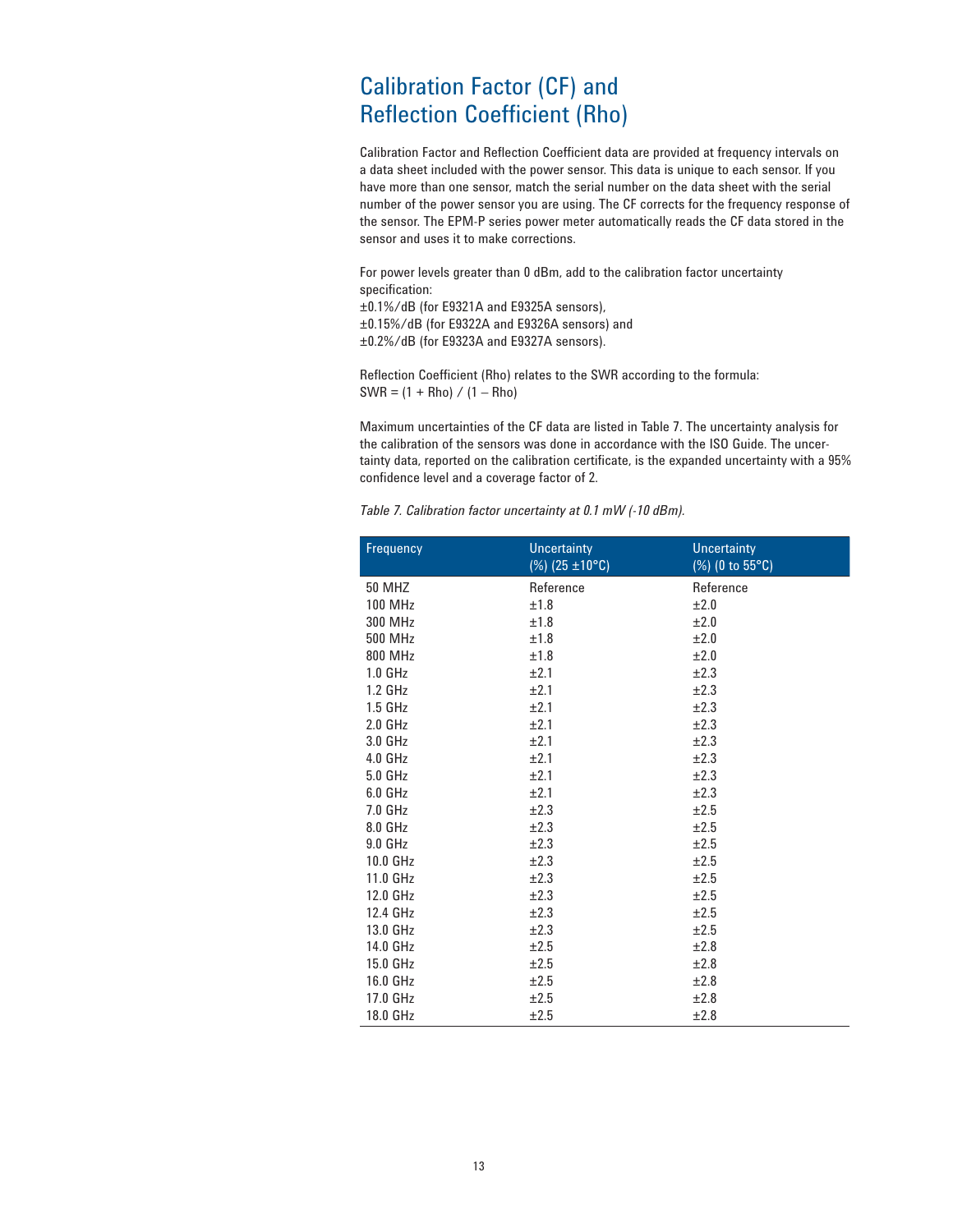## Zero set

This specification applies to a ZERO performed when the sensor input is not connected to the POWER REF.

*Table 8. Zero set*

| Sensor model   | Zero set<br>(normal mode) | Zero set<br>(average only mode) |
|----------------|---------------------------|---------------------------------|
| E9321A, E9325A | $5 \text{ nW}$            | $0.17 \text{ nW}$               |
| E9322A, E9326A | $19 \text{ nW}$           | $0.5$ nW                        |
| E9323A, E9327A | $60 \, \text{nW}$         | $0.6$ nW                        |

## Zero drift and measurement noise

|  |  | Table 9. Zero drift and measurement noise. |  |
|--|--|--------------------------------------------|--|
|--|--|--------------------------------------------|--|

|                  | Zero drift $1$ |                      | Measurement noise <sup>2</sup> |                             |                      |
|------------------|----------------|----------------------|--------------------------------|-----------------------------|----------------------|
| Sensor<br>model  | Normal<br>mode | Average<br>only mode | Normal<br>mode <sup>3</sup>    | Normal<br>mode <sup>4</sup> | Average<br>only mode |
| F9321A<br>E9325A | $< \pm 5$ nW   | $< \pm 60$ pW        | $< 6$ nW                       | $<$ 75 nW                   | $<$ 165 pW           |
| F9322A<br>E9326A | $< \pm 5$ nW   | $<$ $\pm$ 100 pW     | $< 12$ nW                      | $<$ 180 nW                  | $<$ 330 pW           |
| E9323A<br>E9327A | $< \pm 40$ nW  | $<$ $\pm$ 100 pW     | $< 25$ nW                      | $< 550$ nW                  | $< 400$ pW           |

Effect of averaging on noise: Averaging over 1 to 1024 readings is available for reducing noise. Table 9 provides the measurement noise for a particular sensor. Use the noise multipliers in Table 10, for the appropriate speed (normal or x 2) or measurement mode (normal or average only) and the number of averages, to determine the total measurement noise value.

In addition, for x 2 speed (in normal mode) the total measurement noise should be multiplied by 1.2, and for fast speed (in normal mode), the multiplier is 3.4.

Note that in fast speed, no additional averaging is implemented.

| <b>Mode</b> | Number of<br>averages                                                    | 11  | $\overline{2}$ | 4    | 8    | 16   | 32   | 64   | 128  | 256  | 512  | 1024 |
|-------------|--------------------------------------------------------------------------|-----|----------------|------|------|------|------|------|------|------|------|------|
| Average     | <b>Noise</b><br>multiplier<br>(normal speed)                             | 5.5 | 3.89           | 2.75 | 1.94 | 1.0  | 0.85 | 0.61 | 0.49 | 0.34 | 0.24 | 0.17 |
| -only       | Noise<br>multiplier<br>(x 2 speed)                                       | 6.5 | 4.6            | 3.25 | 2.3  | 1.63 | 1.0  | 0.72 | 0.57 | 0.41 | 0.29 | 0.2  |
| Normal      | <b>Noise</b><br>multiplier<br>(normal speed;<br>free run<br>acquisition) | 1.0 | 0.94           | 0.88 | 0.82 | 0.76 | 0.70 | 0.64 | 0.58 | 0.52 | 0.46 | 0.40 |

#### *Table 10. Noise multipliers*

*1. Within 1 hour after zero set, at a constant temperature, after a 24 hour warm-up of the power meter.*

2. Measured over a one-minute interval, at a constant temperature, two standard deviations, with averaging set to 1 (for normal mode), 16 (for<br>average only mode, normal speed) and 32 (for average only mode, x 2 speed).

*3. In free run acquisition mode.*

*4. Noise per sample, video bandwidth set to OFF with no averaging (i.e. averaging set to 1) - see the note "Effect of Video Bandwidth Setting" and Table 11.*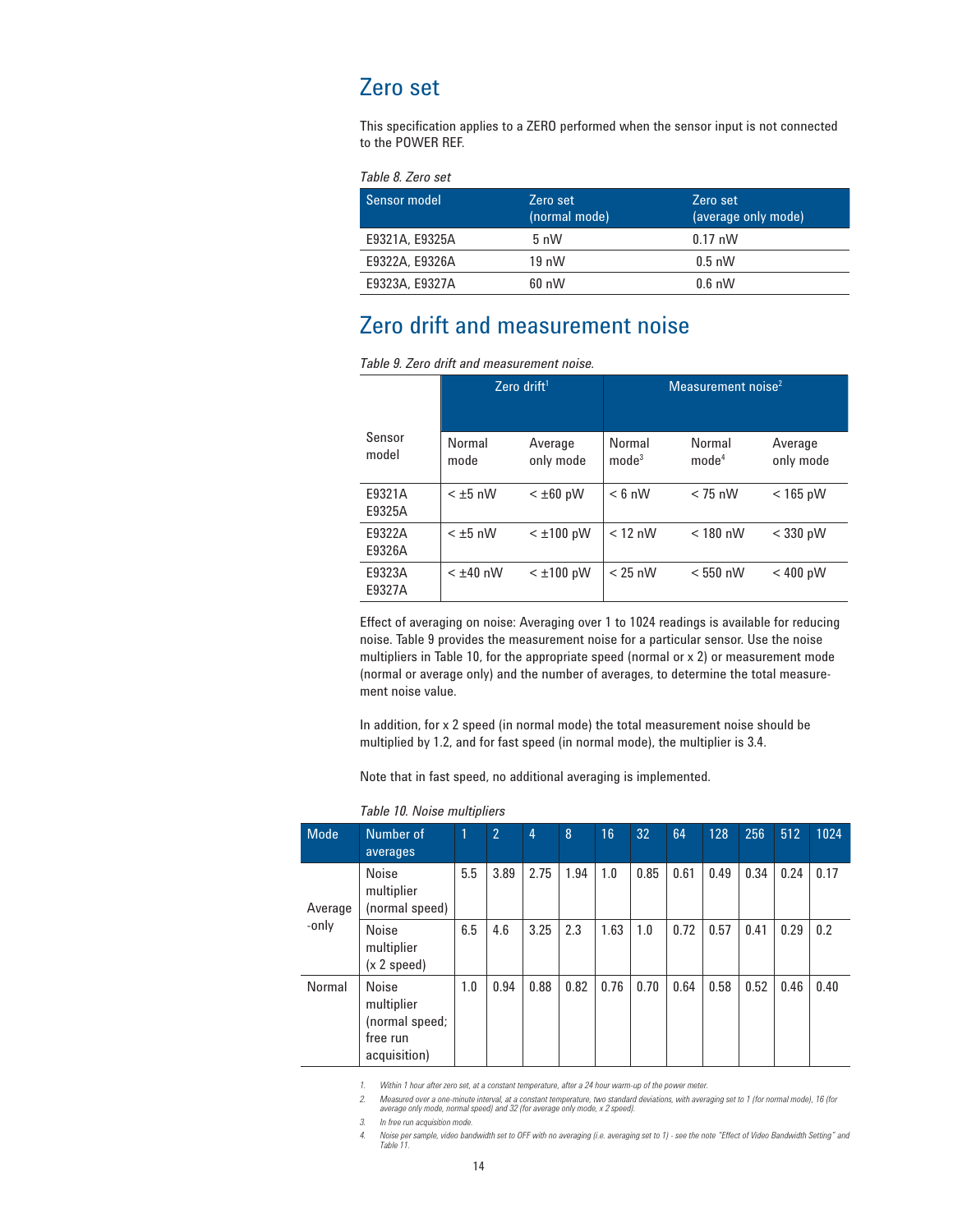#### **Example:**

E9321A power sensor, number of averages  $=$  4, free run acquisition, normal mode, x 2 speed. Measurement noise calculation:  $(< 6$  nW x 0.88 x 1.2) =  $< 6.34$  nW

**Effect of video bandwidth setting:** The noise per sample is reduced by applying the meter video bandwidth reduction filter setting (High, Medium or Low). If averaging is implemented, this will dominate any effect of changing the video bandwidth.

*Table 11. Effect of video bandwidth on noise per sample*

| Sensor | <b>Noise multipliers</b> |                        |      |  |  |
|--------|--------------------------|------------------------|------|--|--|
|        |                          | <b>Low Medium High</b> |      |  |  |
| F9321A |                          | 0.32 0.50              | 0.63 |  |  |
| F9325A |                          |                        |      |  |  |
| F9322A | N 50                     | 0.63                   | 0.80 |  |  |
| F9326A |                          |                        |      |  |  |
| F9323A | በ 4በ                     | 0.63                   | 1 N  |  |  |
| F9327A |                          |                        |      |  |  |

#### **Example:**

E9322A power sensor, triggered acquisition, video band-width = High. Noise per sample calculation:  $(< 180 \text{ nW} \times 0.80)$  = < 144 nW

#### **Effect of time-gating on measurement noise**

The measurement noise will depend on the time gate length, over which measurements are made. Effectively 20 averages are carried out every 1 us of gate length.

## Settling times

### Average-only mode:

In normal and x 2 speed, manual filter, 10 dB decreasing power step refer to Table 12.

| <b>Number</b><br>of.<br>average       |      | $\overline{2}$ | $\overline{4}$ | $\overline{8}$ | 16   | 32  | 64  | 128 | 256 | 512 | 1024 |
|---------------------------------------|------|----------------|----------------|----------------|------|-----|-----|-----|-----|-----|------|
| <b>Settling</b><br>time(s)<br>normal  | 0.08 | 0.13           | 0.24           | 0.45           | 1.1  | 1.9 | 3.5 | 6.7 | 14  | 27  | 57   |
| <b>Settling</b><br>time(s) $\times$ 2 | 0.07 | 0.09           | 0.15           | 0.24           | 0.45 | 1.1 | 1.9 | 3.5 | 6.7 | 14  | 27   |

*Table 12. Settling time (average only mode)*

*In fast speed, within the range –50 to +20 dBm, for a 10 dB decreasing power step, the settling time is 10 ms (for the E4416A) and 20 ms (for the E4417A).*

*When a power step crosses the power sensor's auto-range switch point, add 25 ms.*

### Normal mode:

*In normal, free run acquisition mode, within the range –20 to +20 dBm, for a 10 dB decreasing power step, the settling time is dominated by the measurement update rate and is listed in Table 13 for various filter settings.*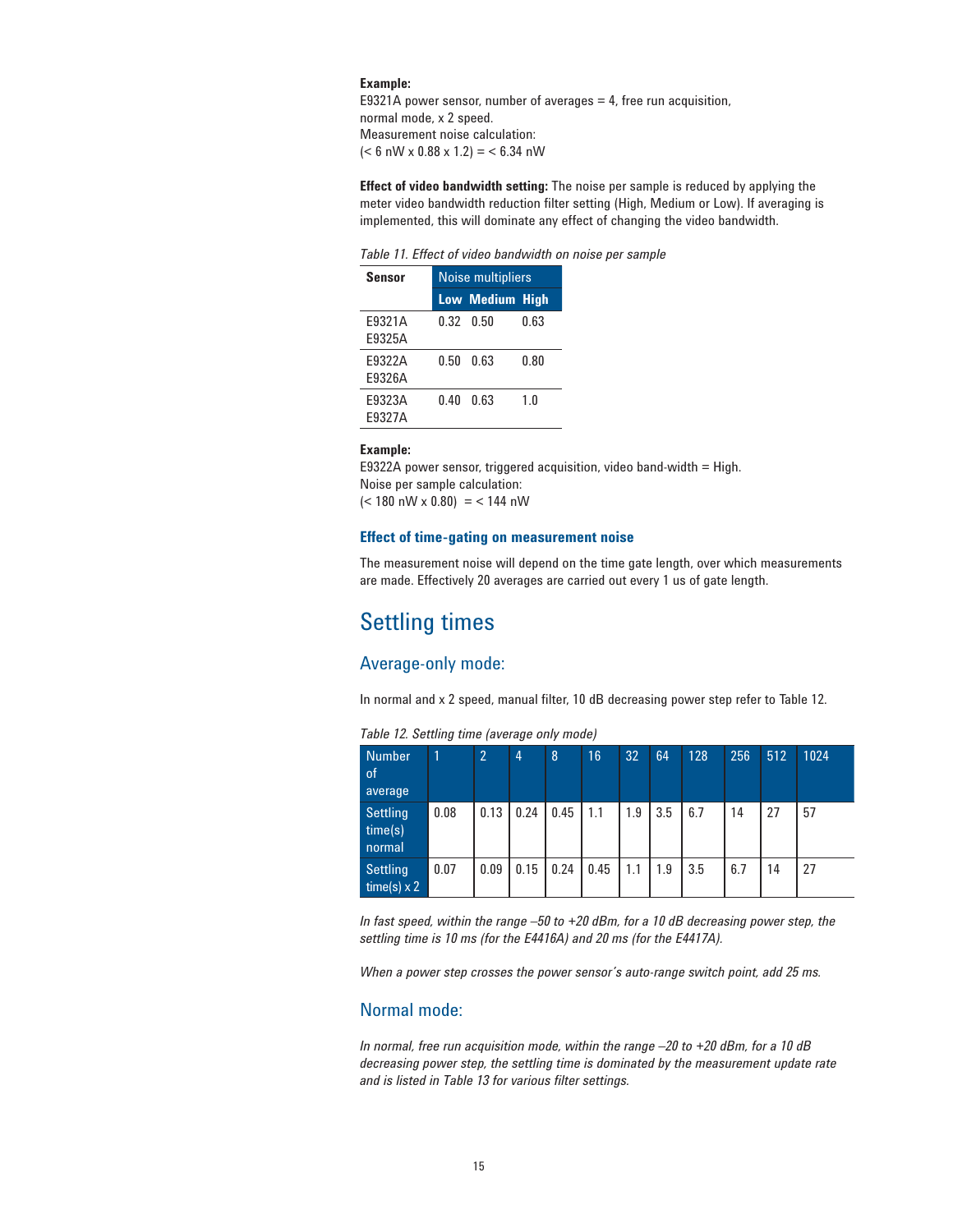*Table 13. Settling time (normal mode)*

| Number of<br>average                                                | 1    | $\overline{2}$ | 4    | 8    | 16   | 32  | 64  | 128 | 256  | 512  | 1024 |
|---------------------------------------------------------------------|------|----------------|------|------|------|-----|-----|-----|------|------|------|
| Settling<br>time<br>free run<br>acquisition,<br>normal<br>speed (s) | 0.1  | 0.15           | 0.25 | 0.45 | 0.9  | 1.7 | 3.3 | 6.5 | 13.0 | 25.8 | 51.5 |
| Settling<br>time<br>free run<br>acquisition,<br>$X2$ speed $(s)$    | 0.08 | 0.1            | 0.15 | 0.25 | 0.45 | 0.9 | 1.7 | 3.3 | 6.5  | 13.0 | 25.8 |

In normal mode, measuring in continuous or single acquisition mode, the performance of rise times, fall times and 99% settled results are shown in Table 14. Rise time and fall time specifications are for a 0.0 dBm pulse, with the rise time and fall time measured between 10% to 90% points and upper range selected.

| Table 14. Rise and fall times versus sensor bandwidth <sup>1</sup> |  |
|--------------------------------------------------------------------|--|
|--------------------------------------------------------------------|--|

| Sensor<br>mode | <b>Parameter</b>                      |     | Video bandwidth setting |             |     |
|----------------|---------------------------------------|-----|-------------------------|-------------|-----|
|                |                                       | Low | <b>Medium</b>           | <b>High</b> | 0ff |
|                | E9321A, Rise time $(\mu s)$           | 2.6 | 1.5                     | 0.9         | 0.3 |
| E9325A         | Fall time $(< \mu s)$                 | 2.7 | 1.5                     | 0.9         | 0.5 |
|                | Settling Time (rising) $(< \mu s$ )   | 5.1 | 5.1                     | 4.5         | 0.6 |
|                | Settling Time (falling) $(<$ $\mu$ s) | 5.1 | 5.1                     | 4.5         | 0.9 |
|                |                                       |     |                         |             |     |
|                | E9322A, Rise time $(\mu s)$           | 1.5 | 0.9                     | 0.4         | 0.2 |
|                | E9326A Fall time $(\mu s)$            | 1.5 | 0.9                     | 0.4         | 0.3 |
|                | Settling Time (rising) $(< \mu s$ )   | 5.3 | 4.5                     | 3.5         | 0.5 |
|                | Settling Time (falling) $(< \mu s$ )  | 5.3 | 4.5                     | 3.5         | 0.9 |
|                | E9323A, Rise time $(\mu s)$           | 0.9 | 0.4                     | 0.2         | 0.2 |
|                | E9327A Fall time $(\mu s)$            | 0.9 | 0.4                     | 0.2         | 0.2 |
|                | Settling Time (rising) $(< \mu s$ )   | 4.5 | 3.5                     | 1.5         | 0.4 |
|                | Settling Time (falling) $(< \mu s$ )  | 4.5 | 3.5                     | 2           | 0.4 |

Overshoot in response to power steps with fast rise times, i.e. less than the sensor rise time, is < 10%. When a power step crosses the power sensor's auto-range switch point, add 10 µs.

*<sup>1.</sup> Rise and fall time specifications are only valid when used with the E9288A sensor cable (1.5 meters).*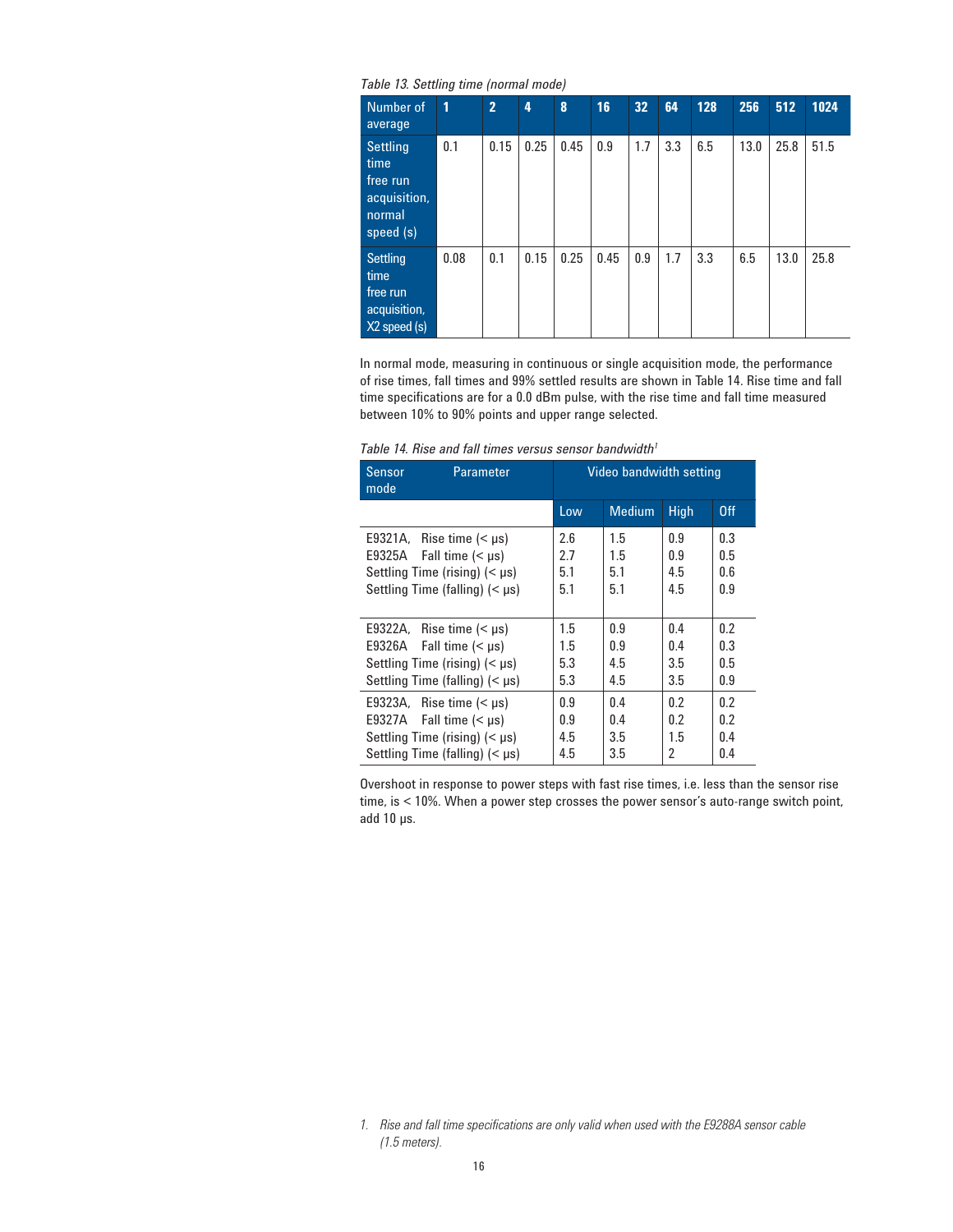## Physical specifications

| <b>Dimensions:</b> | 150 mm L x 38 mm W x 30 mm H $(5.9$ in x 1.5 in x 1.2 in) |
|--------------------|-----------------------------------------------------------|
| Weiaht:            | Net: 0.2 kg (0.45 lbs)                                    |
| <b>Shipping:</b>   | $0.55$ kg $(1.2$ lbs)                                     |

## Ordering information

| E9321A        | 50 MHz to 6 GHz; 300 kHz BW  |
|---------------|------------------------------|
| E9322A        | 50 MHz to 6 GHz: 1.5 MHz BW  |
| E9323A        | 50 MHz to 6 GHz; 5 MHz BW    |
| E9325A        | 50 MHz to 18 GHz; 300 kHz BW |
| E9326A        | 50 MHz to 18 GHz: 1.5 MHz BW |
| <b>E9327A</b> | 50 MHz to 18 GHz: 5 MHz BW   |

## Accessories supplied

Operating and Service Guide (multi-language) ANSI/NCSL Z540-1-1994 Certificate of Calibration supplied as standard

## Power sensor options

| E932xA-A6J | Supplies ANSI/NCSL Z540-1-1994 test data                |
|------------|---------------------------------------------------------|
|            | including measurement uncertainties                     |
| E932xA-0B1 | Hard copy English language Operating and Service manual |